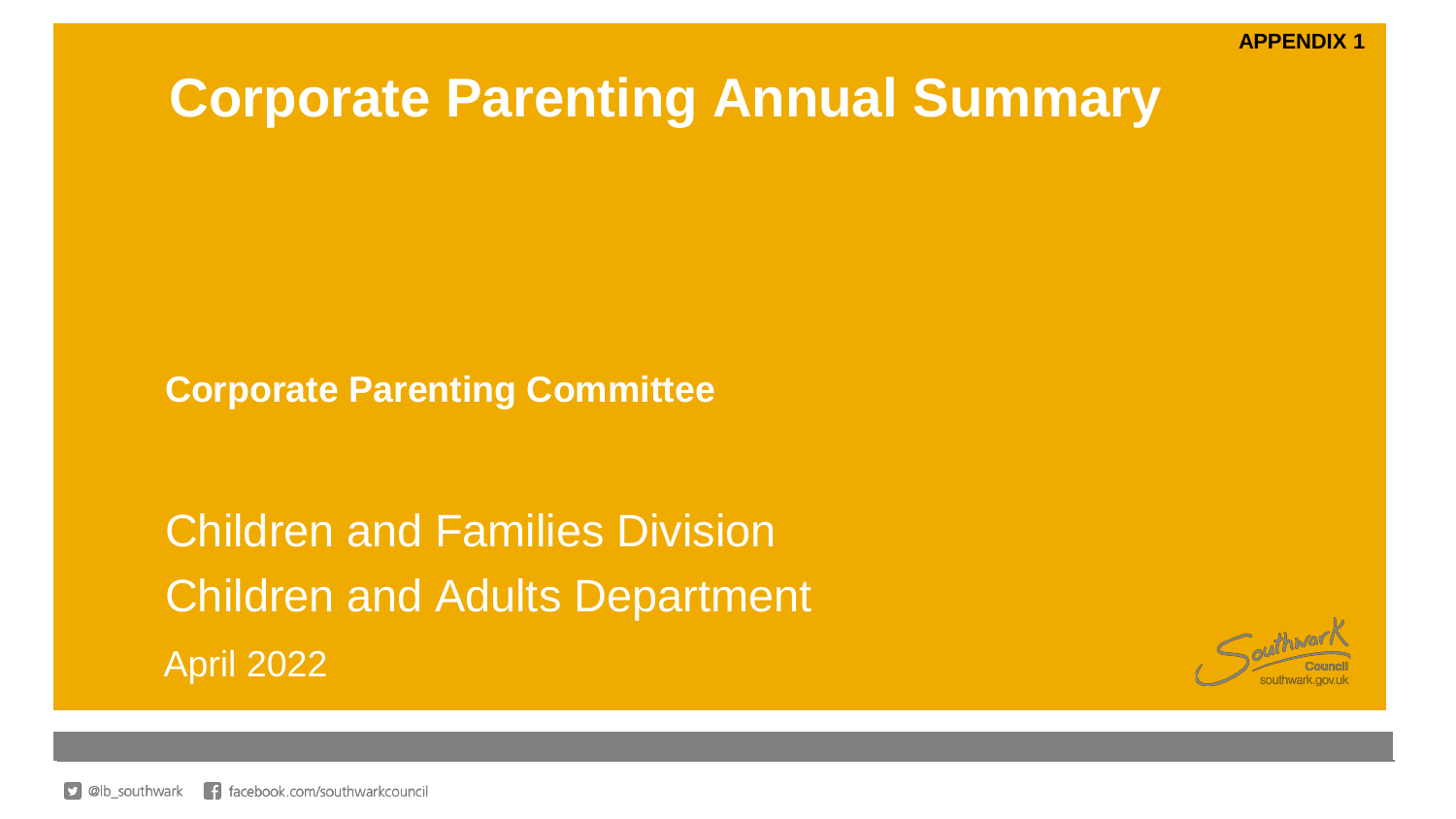# **Introduction and purpose**

The Council's vision for the people of Southwark states

**Everything that we do as a council is to work towards a fairer, more equality and just Southwark.**

Supporting families to care for their children well is at the centre of the Councils vision of a fairer future for all. As a corporate parent to our children in care and care leavers this means we expect our services to be that excellent parents to all our children, with a relentless focus on challenging ourselves to answer the question; "**would this be good enough for my child?"**

Being an excellent corporate parent means we should be tirelessly ambitious for our children and unashamed at using every lever and tool at our disposal in providing for our children, giving them access to opportunities and offering every ounce of support we can to ensure they grow up to live the lives they choose for themselves.

The purpose of this document is to provide an overview of the delivery of services for our children to the Corporate Parenting Committee, including:

- Understanding the profile of our children in care
- Key performance indicators for service delivery and our impact on outcomes for our children in care
- A review of the work of the Committee over 2021-22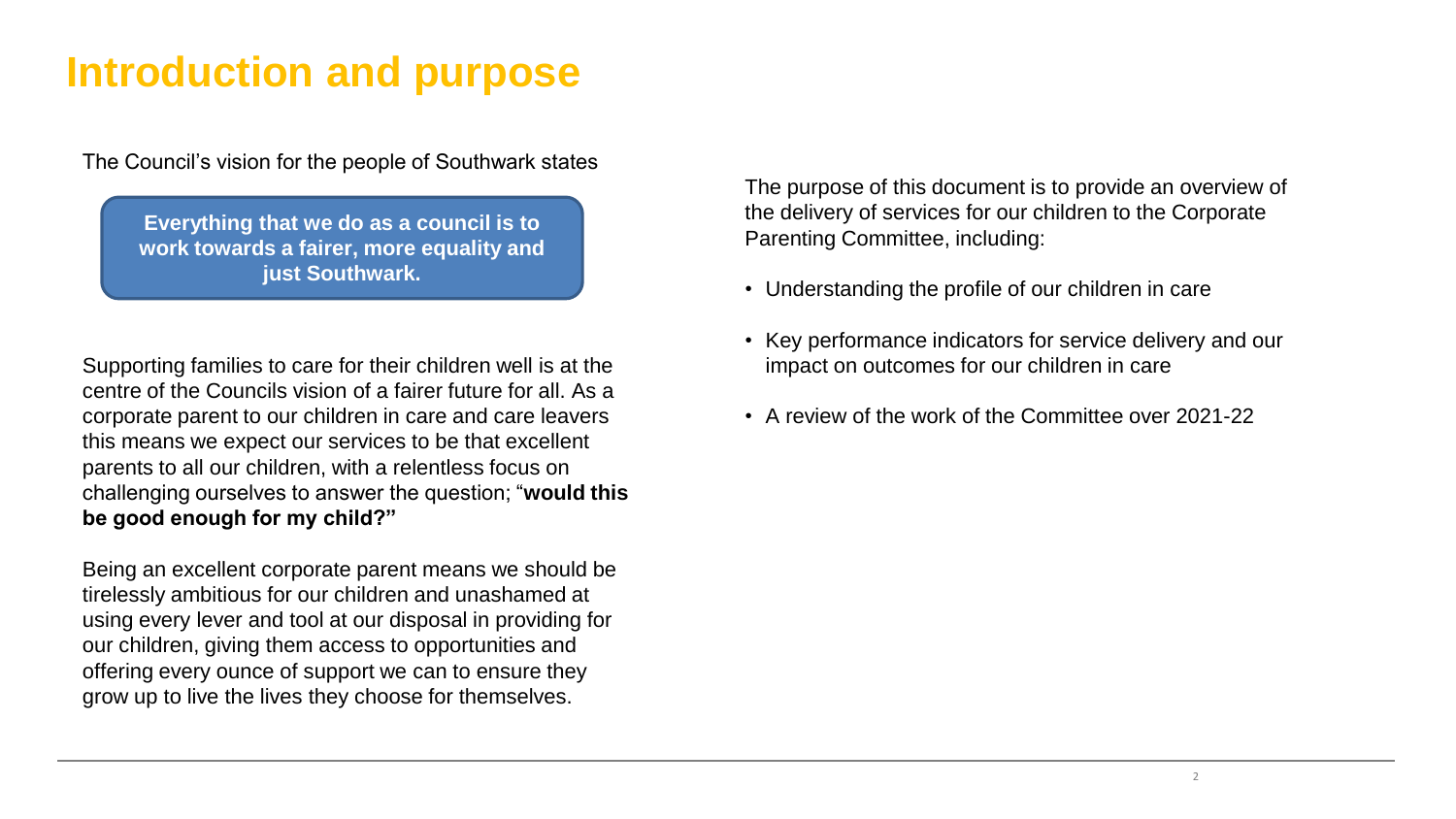## Governance

## **Legal Context**

The Children and Social Work Act 2017 defines seven **corporate parenting principles** that local authorities must have regard to when exercising their duties to care for lookedafter children and care leavers. The challenge put to local authorities is to answer the critical question **'would this be good enough for my child?'.** 

### **The Principles**

In order to thrive, children and young people have certain key needs that good parents generally meet:

- 1. to act in the best interests, and promote the **physical and mental health and wellbeing**, of those children and young people
- 2. to encourage those children and young people to **express their views, wishes and feelings**
- 3. to take into account the **views, wishes and feelings** of those children and young people
- 4. to help those children and young **people gain access to, and make the best use of, services provided by the local authority and its relevant partners**
- 5. to promote **high aspirations, and seek to secure the best outcomes**, for those children and young people
- 6. for those children and young people to be **safe, and for stability in their home lives, relationships and education or work**; and
- 7. to prepare those children and young people for **adulthood and independent living**.

### **Corporate Parenting Committee**

Southwark's Corporate Parenting Committee has oversight of the delivery of the corporate parenting principles and ensures accountability of services to implement the principles and improve the life chances of children in care and care leavers.

The Committee has continued to show its commitment to our children and young people throughout the last 12 months and the whole pandemic period. Continuing to meet quarterly as scheduled, both virtually and in person.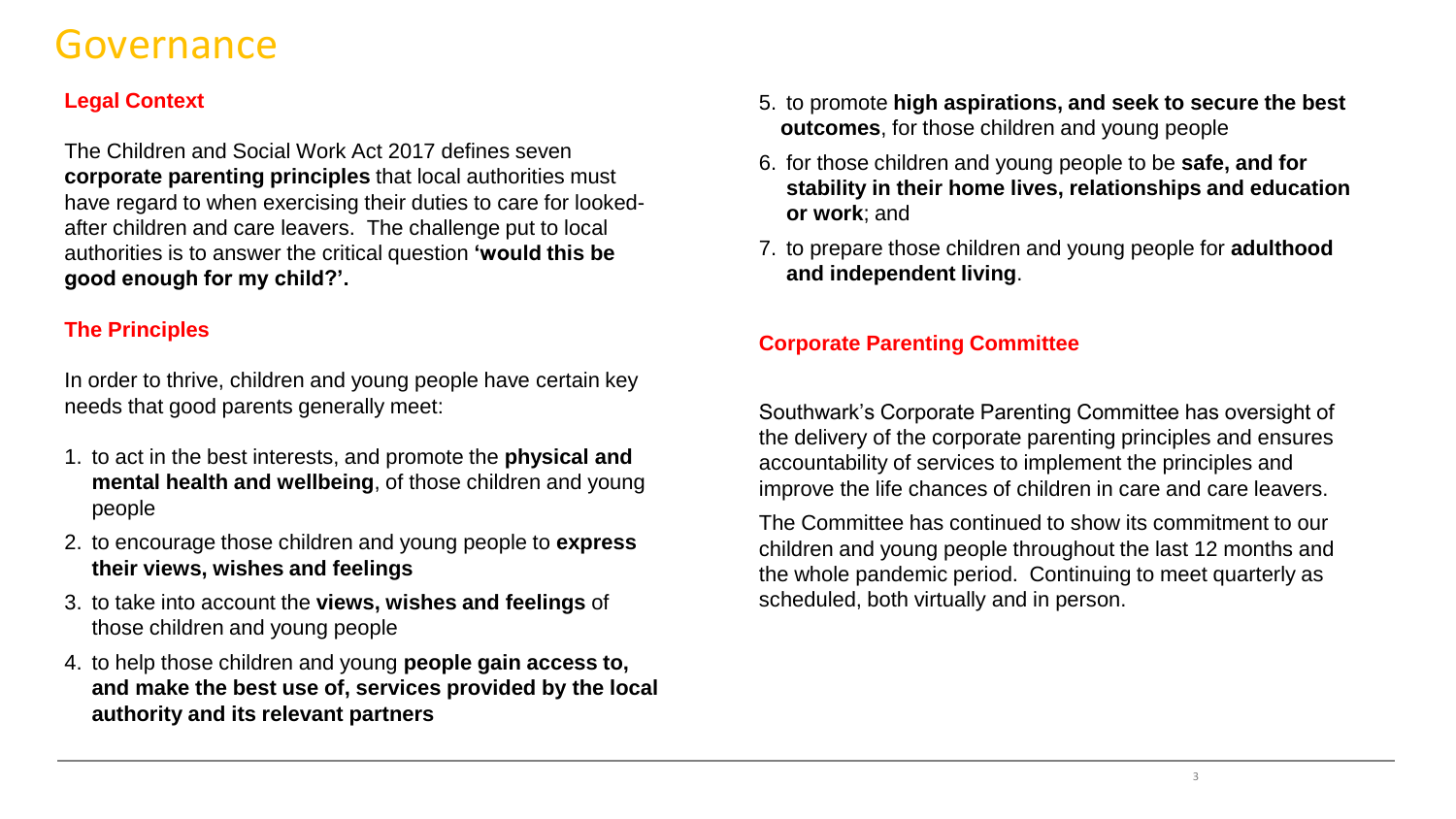# The work of the corporate parenting committee 2021-2022

The Corporate Parenting Committee effectively governs the progress of children in care and care leavers and the delivery of services to them. This is achieved through a **strong and diverse membership:**

### **Membership**

- Deputy Leader and Cabinet Member for Children, Young People and Education (Chair)
- Elected Members
- Foster Carer
- Community Representative
- Expert Advisor
- Children's Social Care Leaders
- Health Representative
- Children & Young People

Critical to the work of the committee is the integrated **voice of children and young people**, and those that parent and care for them.

Despite the pressures of the pandemic the committee has continued to meet routinely to provide assurance on the delivery of improving outcomes for children in our care and has maintained its programme of sessions with members, officers and young people.

### **Areas of Focus – 2021-22**

Over the past 12 months the committee has rightly had a strong focus on the impact of the pandemic on children and young people but has continued to scrutinise core delivery and outcomes for our children in care and care leavers, including:

- Mental health services for children in care
- Wider health outcomes
- Education outcomes
- The sufficiency of placement provision
- Renewal of the Corporate Parenting Strategy
- Self-evaluation of service delivery for children in care and care leavers
- Effective support for unaccompanied asylum seeking children
- The delivery of fostering and adoption services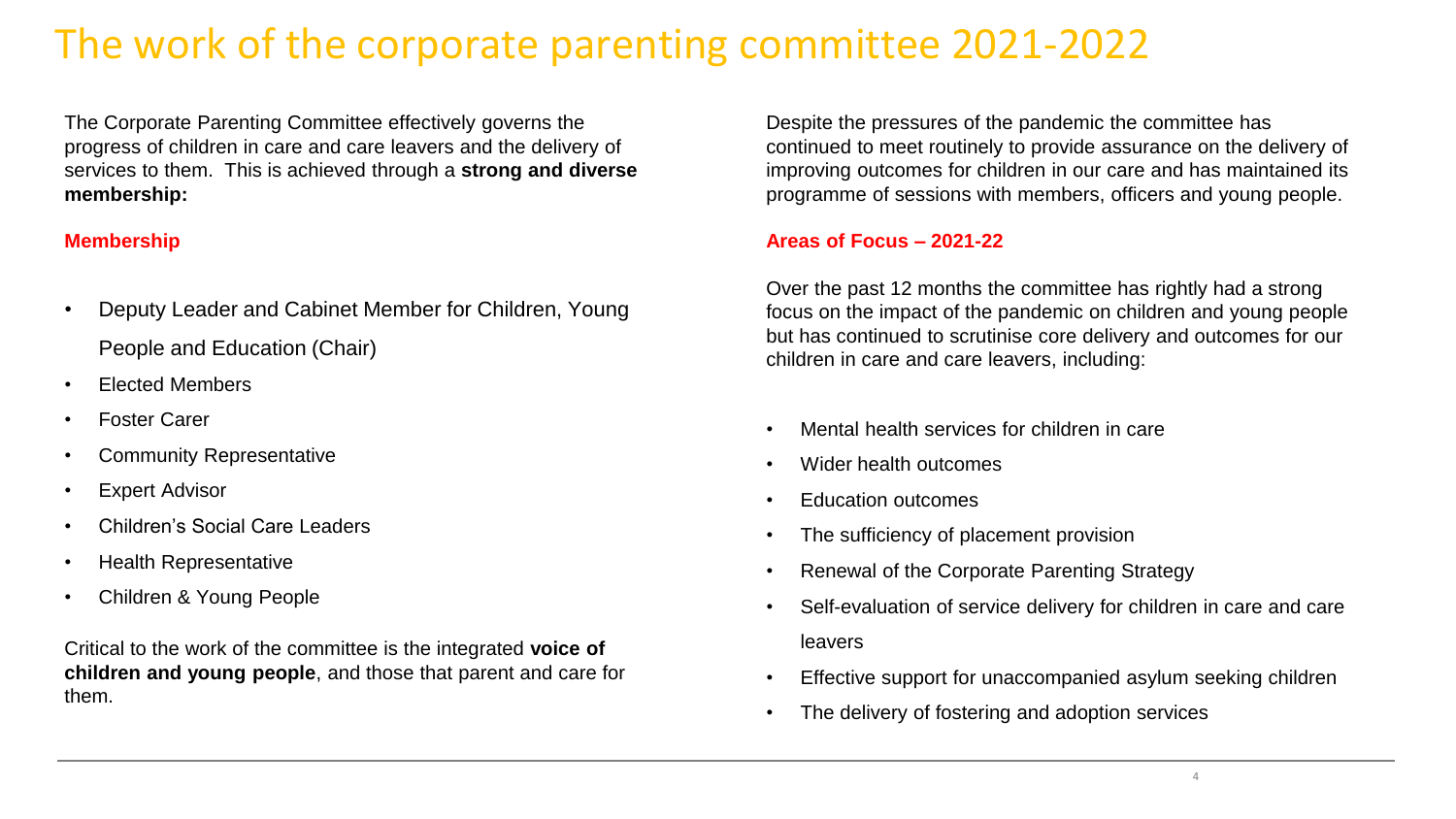# The work of the corporate parenting committee 2021-22 A New Strategy for Children in Care & Care Leavers

In July 2021 the Committee approved the refreshed Corporate Parenting Strategy to govern and deliver improved outcomes for or children in care and care leavers for the next 3 years, setting a renewed vision that "We want all children and young people in Southwark to grow up in a safe, healthy and happy environment where they have the opportunity to reach their potential." The strategy set out 6 strategic priorities for the years ahead:

### **Strategic Priorities**

- **Supporting More Families to Safely Stay Together**  Ensuring all our children & families get the right help at the right time, and at the earliest possible opportunity. To make sure that every child is supported to safely thrive at home.
- **Growing Up Safe and Independent in Society**  Giving all of our children the tools, skills, resources and support that they need to grow towards independence, and be protected from the threats and risks to them from an increasingly complex world.
- **Health, Wellbeing, Education & Opportunity**  Marshalling the unique resources of the borough to ensure that every one of our children and young adults gets the support and advocacy they deserve and expect from an excellent parent.
- **Happy, Safe and Stable**  Making sure that everyone of our children has a say in where they live and who they live with. That they are safe and in Permanent homes earlier, closer to home, and supported to remain there as long as they need to.
- **Identity & Belonging Giving all our** children and young people the chance to learn about themselves, their history and identity, and to live with carers who understand and reflect their cultural identity. Providing every chance for our children to appropriately engage with their own families and personal history.



• **A Whole Borough That 'Cares to Care'** - Placing delivering for our children and young adults at the heart of everything the Council and its partners do. Broadening the voice and experience of our children across all decision making, and making Southwark a truly Corporate Parenting Borough.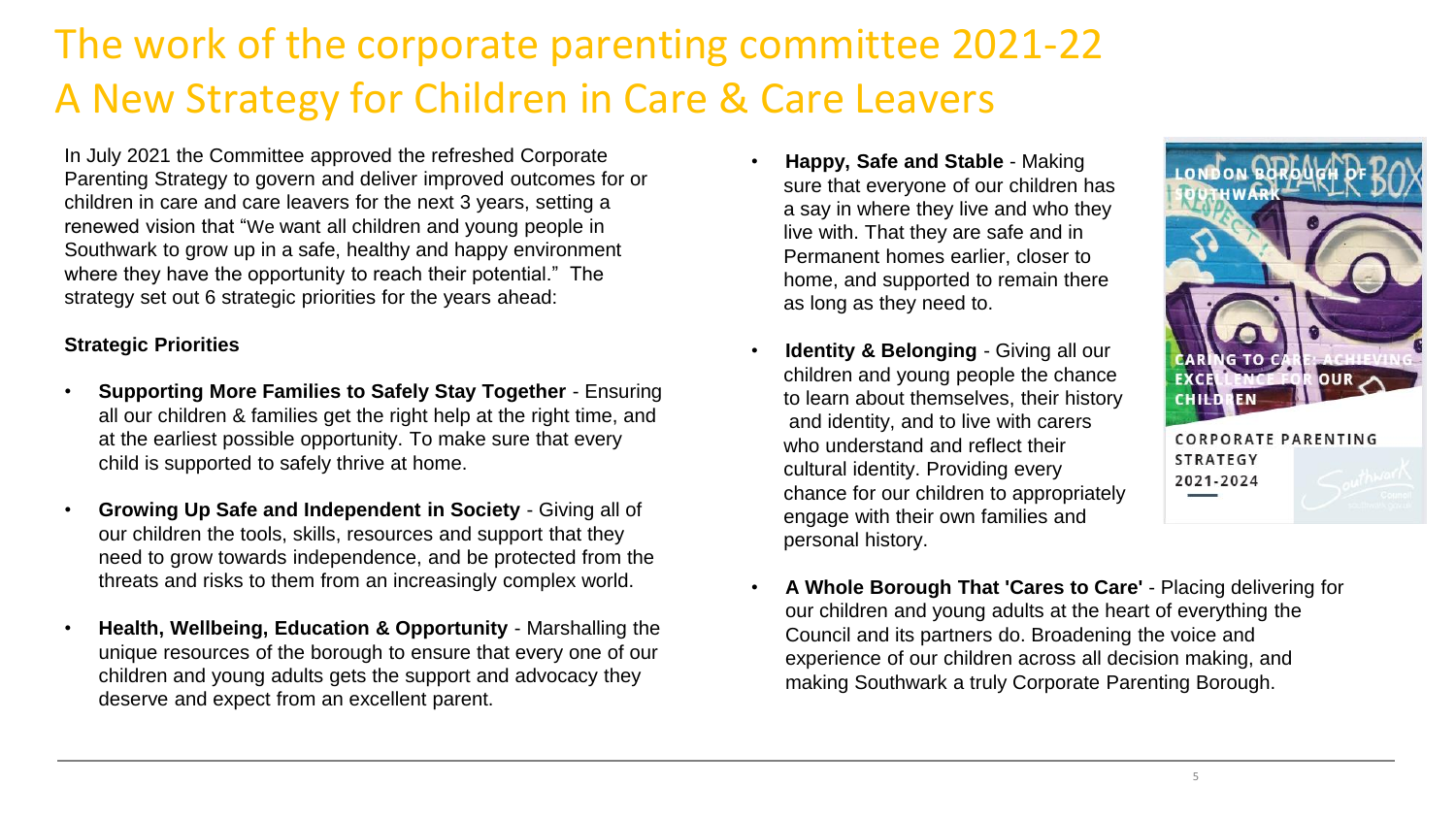# The work of the corporate parenting committee 2021-22 The voice of children and young people

The Committee is focussed on ensuring that the voice of children and young people is at the heart of everything it does. That those in our care and who have left our care are central to discussions about how we influence, adapt and develop services to meet their needs, and that their experiences influence all conversations and decisions that will impact them now and in the future.

The Committee has continued to dedicated time for young people from the children in care council; Speakerbox, to present to, facilitate and lead workshops with members and officers throughout 2021-22

Over the course of the pandemic these sessions have sought to understand the impact on our children and young people and hold services to account for their responsiveness to these dynamic needs and demands to ensure that all of our children in care and care leavers are provided the best possible support.

### **Focussed sessions with our children and young people**

#### **April 2021 –** Experiences of lock down and Covid-19 for Children and Young People

Young people attended the panel to describe their experience during lockdown, talking positively about the wellbeing offer that services had developed, but described the challenges of moving to virtual engagement events, broadening the accessibility of sessions and the impact this had on concerns about isolation.

#### **July 2021** - Emotional Health and Wellbeing - Care leavers

The local offer for care leavers was received, and health colleagues described the profile of emotional wellbeing concerns for our care leavers and the availability of services to support care leavers. Young people attended to share their experience of support provided to them to inform improving the offer.

#### **November 2021** – Education and employment workshop

Young people attended the panel to describe how they have been supported to access education and employment opportunities. Young people talked about the need to be supported to build their confidence in going forward for opportunities, and in particular how more support can be provided for young people with additional needs and mental health concerns, to be prepared for employment.

#### **March 2021** – Supporting Unaccompanied Asylum Seeking Children

6 placements, a session was held with a group of UASC young people to inform Following visits by the Chair of the committee to UASC children in their care understanding of their experience of services and support to them, including access to services such as housing and navigation of the asylum and immigration system.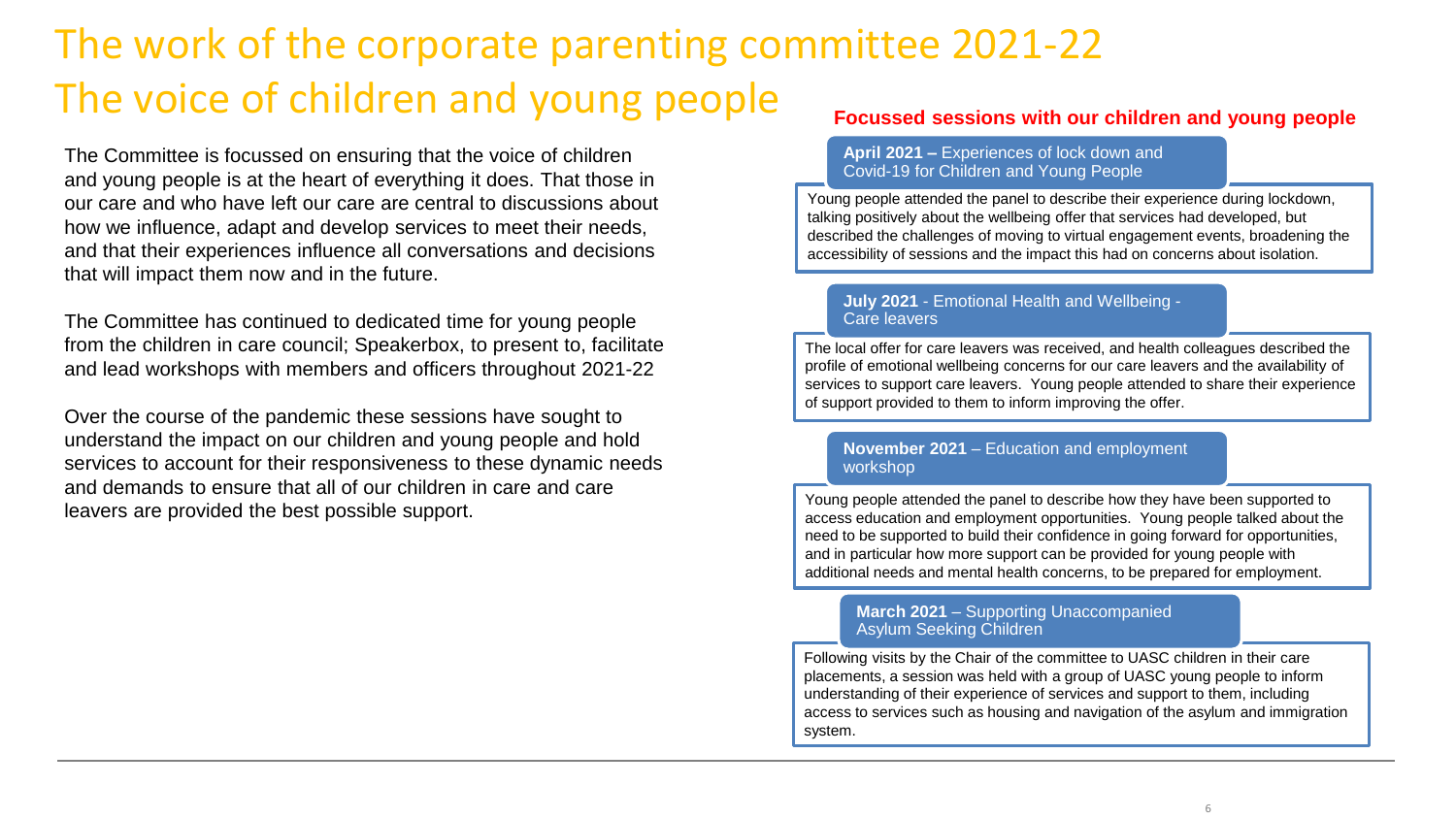# The work of the corporate parenting committee 2021-22 – Responding to Covid-19

Throughout 2021-22 the Committee has continued to hold services accountable for ensuring that children and young people have been effectively supported to manage and cope with the issues and demands that the unprecedented period has placed on them:

#### **Emotional and Mental Wellbeing**

The committee received routinely sought and received assurance from services on the **enhanced packages of support** to children in care and care leavers to address the continuing impact of the pandemic. Both targeted at maintaining emotional wellbeing through increased **engagement opportunities and access to peer and network support**, but also through the delivery of the embedded clinical service and partnership health offer to ensure that children's mental health services were prioritised for those in our care throughout the year.

### **Digital Poverty**

The Committee held services accountable for ensuring that the **rollout of laptops**, through the Department for Education offer, Virtual School and Social Care services meant that children in care and care leavers were prioritised to support them to engage with services, their education and maintain contact with their networks and support workers.

### **Access to education, employment and training**

Regular reporting from Social Care leaders and the Virtual School has provided the committee with the opportunity to scrutinise and challenge services to ensure that children in care and care leavers continued to receive **effective services to maintain their educational progress and attendance** throughout the pandemic, and that the leaving care offer across the council prioritised the needs of our children, through the development of new apprenticeships and opportunities for employment

### **Access to housing**

Supporting young people to transition into independent living arrangements presented one of the most significant and ongoing challenges from the pandemic and the previous 12 months, with access to **housing severely impacted by the availability of appropriate accommodation**. The committee has routinely scrutinised the delivery of the wider issue of sufficiency for children in care including the availability of semi-independent and independent housing for our children and young people, and continues to challenge services and the wider authority to prioritise the needs of our children and young people.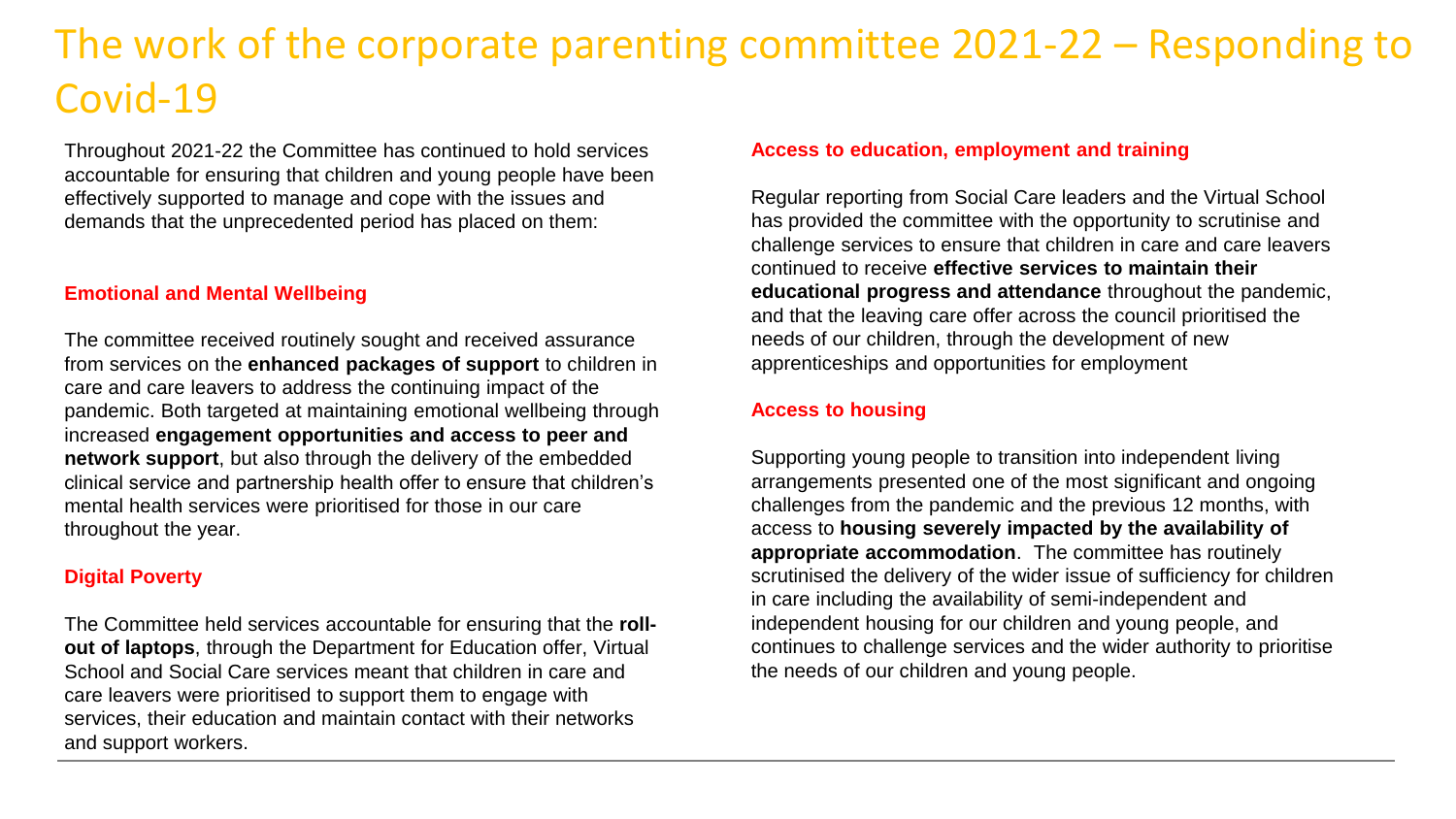# Our Children in care

### **463 children are in care**

At the end of March 2022 there were 463 children in our care, including 71 (15%) unaccompanied asylum seeking children, This number has more than doubled in the last 9 months. This is an historically low number, reflecting declining numbers over the last decade from over 600, against the national trend.



### **235 children came into care**

In the 12 months to March 2022, 235 children came into our care. Of those 235 young people aged 16 or over represented 47% (111) of those who came into our care in the year, with 75% of those aged 16+ being young boys.

### **215 children and young people left our care**

84 of the children who entered care in 2021-22 also left our care within the year. For those 84 children:

- The average length of time in care was 69 days
- 53 (63%) successfully returned home to live with their parents (50), or moved into Special Guardianship arrangements with relatives or family friends (3).

In total 215 children left our care, the majority 100 (46%) left care when they turned 18, and transitioned to being care leavers. A total of 17 SGOs were granted in the year, and 9 children were adopted.

### **593 care leavers are receiving services**

This is an historically high number driven by changes to regulations in 2018 widening statutory duties for those  $21 - 25$  years. 164 (29%) are former unaccompanied asylum seeking children (UASC).

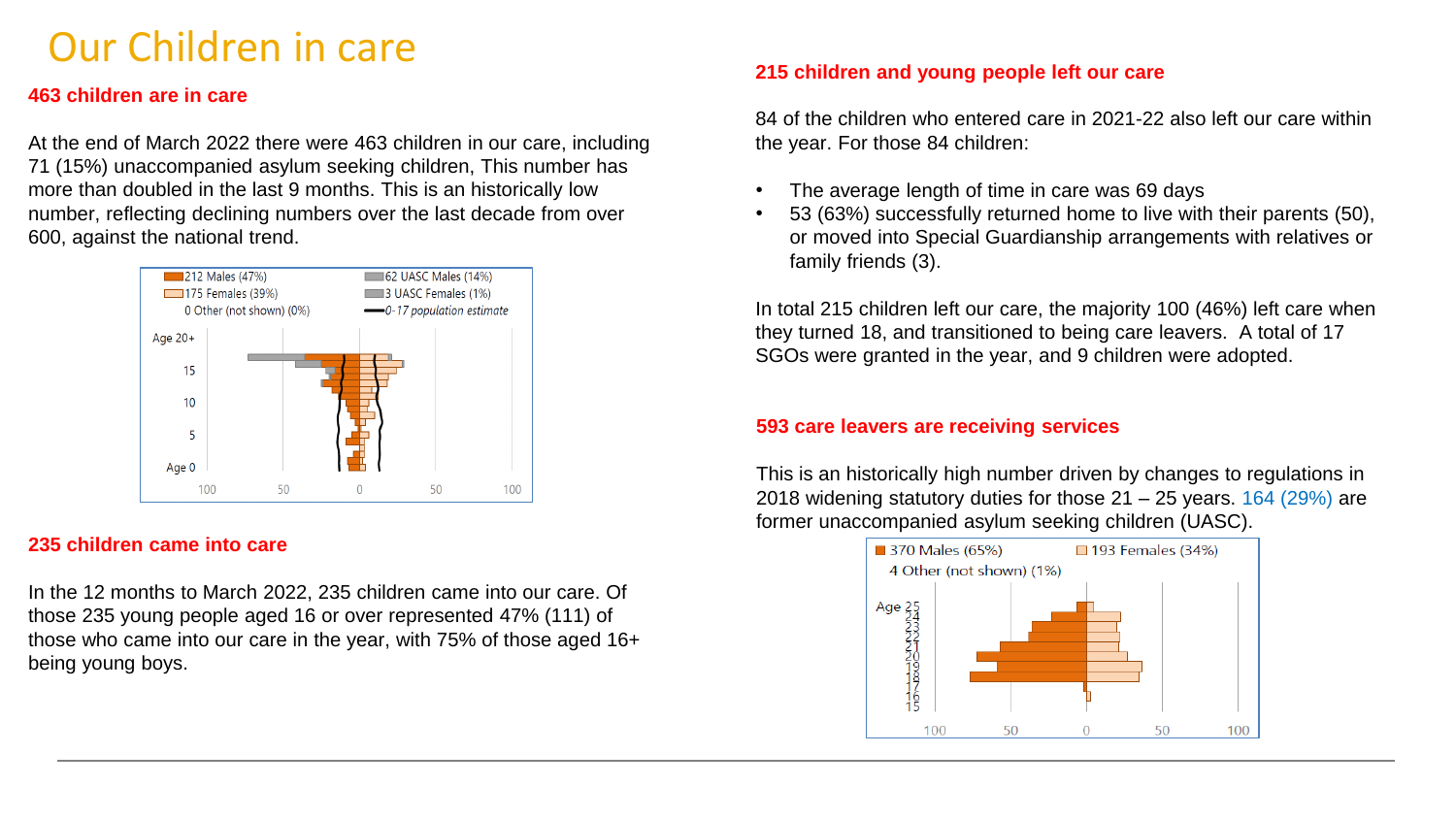# Our Children - demography

### **82% of our children are adolescents**

The vast majority of children in our care are adolescents aged 10-15 (41%) and 16-17 (41%).

### **More older boys are in our care**

The gender split of children in our care is relatively even for those children and young people under the age of 15. Significantly more young boys are in care than girls in the 16 and 17 year old age groups. This is largely influenced by the increase in UASC 96% of those young people being boys.

### **41.7% of children in our care of black or black British**

This rises to 43.6% in the adolescent 10-17 year old age group. This compares to a total population figure of 37% in that age group across Southwark as a whole.





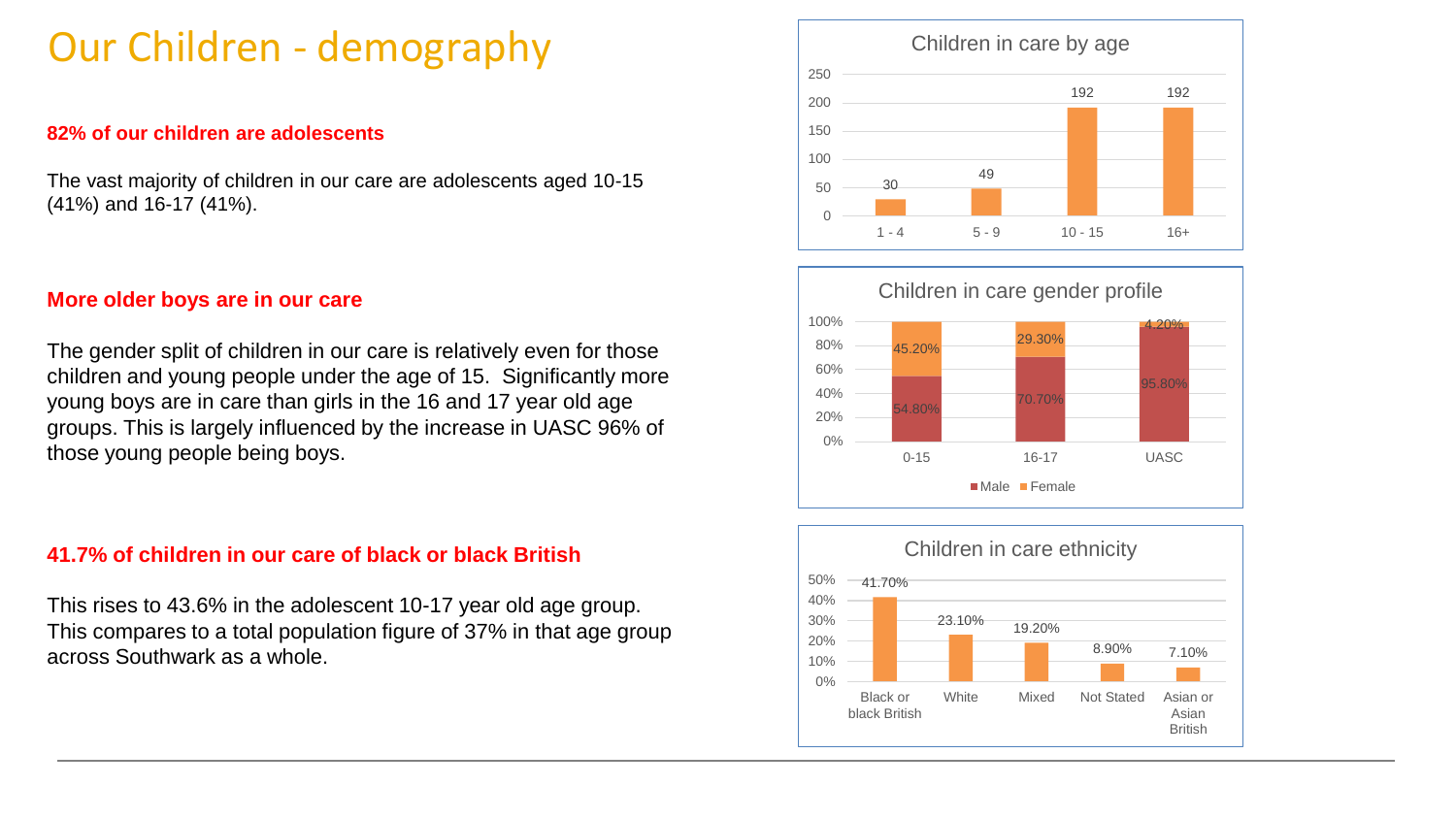# Key Performance Indicators – placing our children

### **73% of our children are placed with foster families**

The majority of our children are placed in family-based settings with foster carers, more than their peers nationally, but slightly less than were in foster placements in March 2021, this percentage fall is impacted by the increased proportion of older UASC young people, who are more likely to be in accommodation other than foster care. The proportion of children living with family and friends has doubled over last 3 years from 7% to 14%.

### **81% of children are placed within 20 miles of home**

More children are being placed closer to the borough than in previous years, with just 19% of children placed further than 20 miles from home compared to 23% at the end of March 2021. Some of our children are still placed at a considerable distance from the Borough and this is a significant driver for the ongoing development of locally based residential provision.

#### **More Children in more stable placements**

2021-22 has been a period of significant success and improvement in stability for the children in our care. 75% of children in our care have been living in the same placement for more than 2 years, compared to 59% in 2019-20. Only 8.4% of children had more than 3 placements in 2021-22, compared to 11% in 2019-20. Despite the success in achieving better stability for many children, the service is committed and ambitious in driving further improvement in stability for all children.





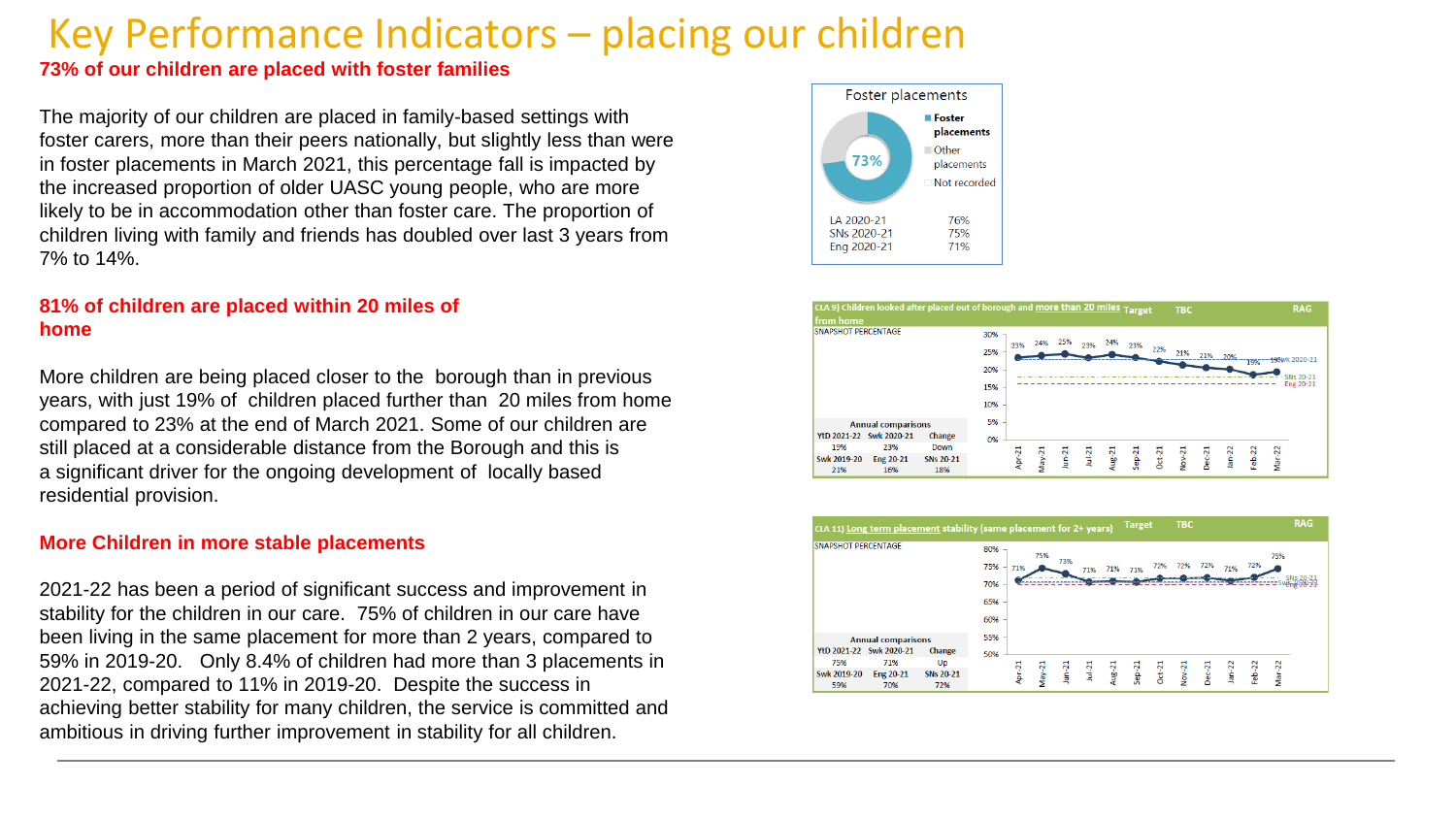# Key Performance Indicators – health and wellbeing

#### **98% of children with up to date health assessments**

Almost all of our children regularly receive their health assessments to ensure any needs are identified. Nationally, the delivery of dental health checks for children in care has been significantly impacted and this is true of children in Southwark, however, as pandemic restrictions have eased this has begun to normalise with double the number of children having up to date dental checks at then end of 2021-22 compared to the previous year.

### **Emotional wellbeing of children in care**

Throughout the past 12 months the care services have continued to effectively track the emotional wellbeing of our children and young people through the use of the Strengths & Difficulties Questionnaire (93%). As more children have been engaged throughout the year we have seen an increasing impact on their emotional wellbeing from the pandemic, with the percentage of children identified with an SDQ score of concern up to 38% from 34% in the previous year.





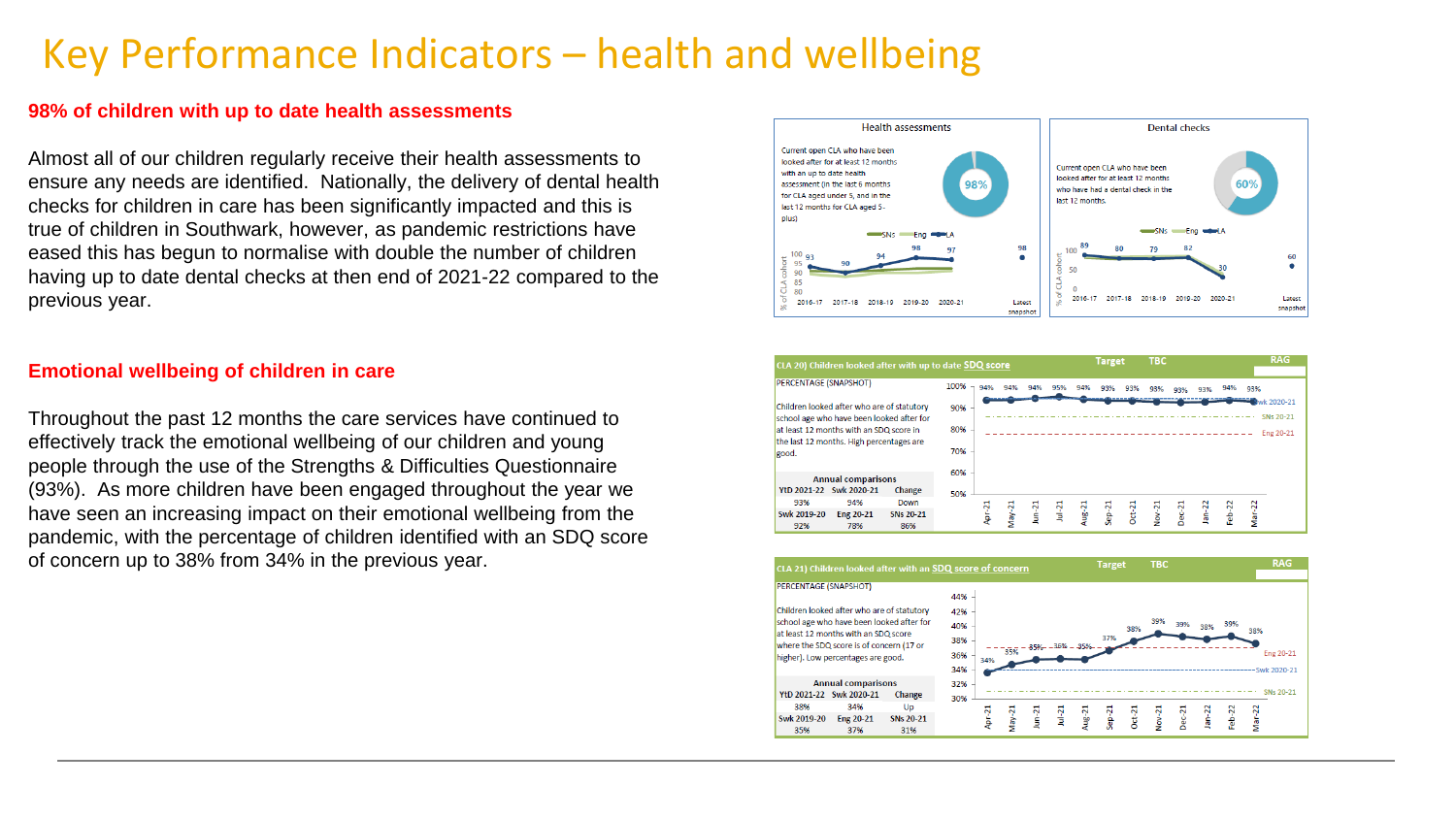## Key Performance Indicators – education

### **Understanding educational needs of our children**

At the end of March 2022, 83% of children in our care had their Personal Education Plans up to date, supporting the detailed understanding and delivery of their educational needs in partnership with schools. The Virtual School works effectively with schools and our care services to ensure children's educational needs are identified and met. We know that Southwark has a higher level of children with additional needs than their peer population nationally.

### **Exclusions and attendance**

We have seen a significant reduction in the number of children who have been subject to a fixed term exclusion from school in the past 12 months, with just 22 of our children being excluded for a period of time compared to 37 as at the end of 2020-21. Over the year we saw some increases in the number of children whose school attendance levels were of concern. The Virtual School and Care Service Attendance Panel responds quickly to any child with less than 90% attendance to ensure support needed to improve their attendance is in place promptly.

### **Academic Progress**

More children are being effectively supported to make progress in their education across the last 12 months we have seen a decrease to 17% of children identified as not making expected progress in school compared to 28% in 2020-21





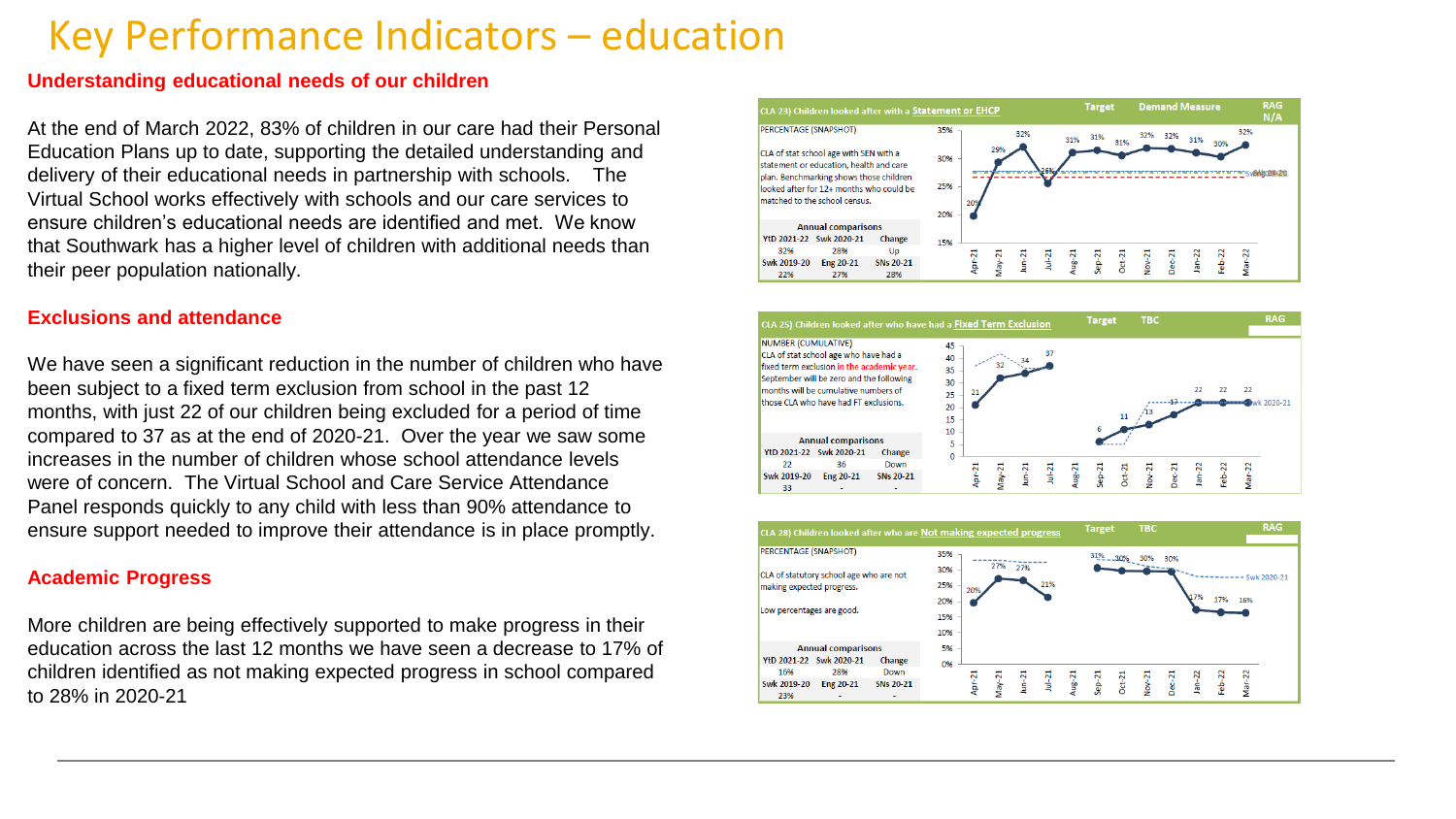# Key Performance Indicators – Care leavers

### **Significant increases in the number of care leavers**

Following the new duty to support care leavers up to the age of 25 we have seen a year on year increase in number of **care leavers** for whom we have duties, a 21% rise since April 2019. There are now 593 young people in receipt of support.

### **Keeping close to our care leavers**

.

Almost every one of our care leavers is **in touch** with our Care Leaver Service, at 99% compared to 88% nationally

### **Supporting into suitable accommodation**

Almost all of our care leavers are in **suitable accommodation**, at 94% compared to 85% nationally.

### **Supporting transitions into adulthood**

Significantly more care leavers are in **education, employment or training** than their peers nationally, at 69% compared to 53%





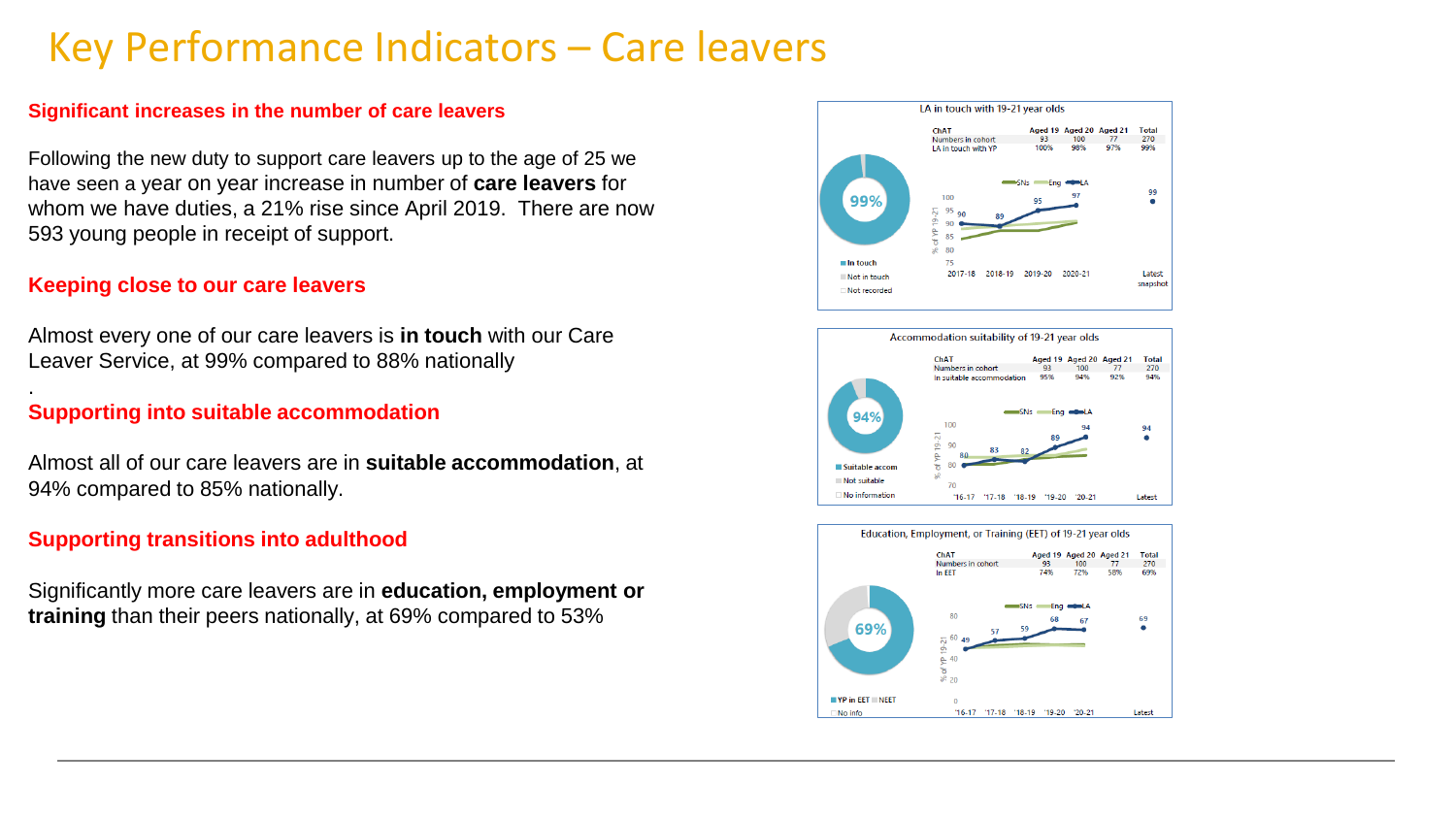# Key Performance Indicators – quality of practice delivery

### **183 detailed audits of our practice - specifically chosen to identify areas of risk**

The service routinely undertakes in depth audits of our practice to support our children. The approach to our quality assurance and audit involves both cross system reviews of practice and targeted scrutiny of areas that have been identified as opportunities for improvement through more detailed learning and understanding of the issues affecting performance or quality. In 2021-22 this included 183 audits of casework for children in care and care leavers. Our auditing identified:

### **Strengths**

- Understanding the risks affecting our children and young people
- Good quality plans that understand the lives of children well
- Active participation of children and young people in service improvement and delivery
- Respect and understanding of their ethnicity and diversity needs
- Improving outcomes overall

### **Areas for development**

- The quality of formal reassessment of needs
- Whilst formal management oversight and supervision takes place regularly the overall consistency of good management oversight can be improved

#### **Looked After children reviews**

Our plans for children in care are routinely and independently reviewed through the Children in Care Review process attended by family, carers, and other multi-agency professionals working with our children. For our children the significant majority of reviews take place within appropriate timescales (89%)



### **Visits to children in care**

Almost all of the children in our care are visited regularly by their allocated social worker, in line with the expectations set out in their care plans. Often it is older children in care who are less keen to meet regularly with their social workers, but workers maintain regular virtual contact with young people and engage with family and carers routinely.

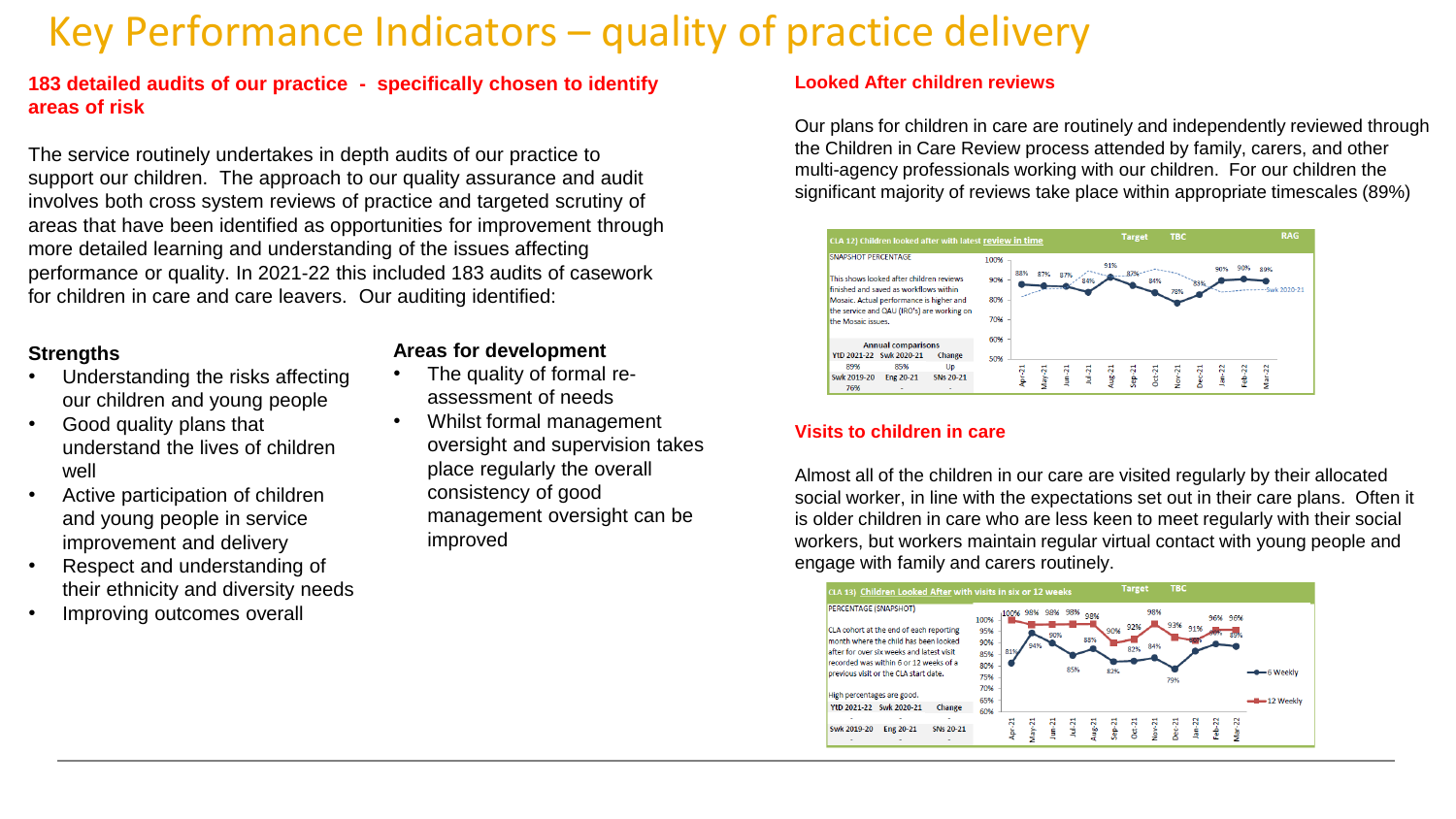# Participation and engagement of children and young people

**The work of the children in care and care leavers council - Speakerbox**

**Speakerbox** is Southwark's Children in Care and Care Leavers Council, comprised of children and young people in care and care leavers up to the age of 25. There is a Primary Age Group (ages 6-11), a secondary age group (12 to 16/18) and a care leaver group (16/18 to 21/25). SpeakerBox is a young people led forum where children and young people in care and care leavers can meet peers, talk about their experience of being in care and inform Council practice.

The group has been increasingly placed at the heart of council decision making and service improvement over the last 12 months, in addition to the continued representation at the Corporate Parenting Committee, representatives from Speakerbox and the wider care and care leaver population have:

- Formed a key part of **the decision making process for senior and middle tier management recruitment** across the Children & Families Services
- [Continued to work on the iterative development of the Local Offer for](https://southwarkcareleavers.co.uk/)  care leavers
- Supported our consultation activity and been central to the **development and design of new services**, such as the Adolescent Sure Start pilot programme
- Worked directly with our practice and systems change activity to improve key areas of delivery such as how we prepare reports and conduct our meetings in a child friendly way**, the language we use and our organisational culture**, and how we can improve the way in which we capture the voice, wishes and feelings of all our children.

### **Attendance and representation at reviews**

Ensuing that **all children and young people** are supported to represent themselves and have their voice, wishes and feelings heard and at the centre of the development of their Care and Pathway Plans is critical.

We do this for all children by providing them with access to advocates, support workers and ensuring they are able to **attend the reviews and care planning meetings** that are held for them. In over 60% of instances children attend their own reviews and contribute either directly or through their advocate to the development of the plans for them. In a further 23% of reviews, children did not attend but had their voice, wishes and feelings represented at those meetings.